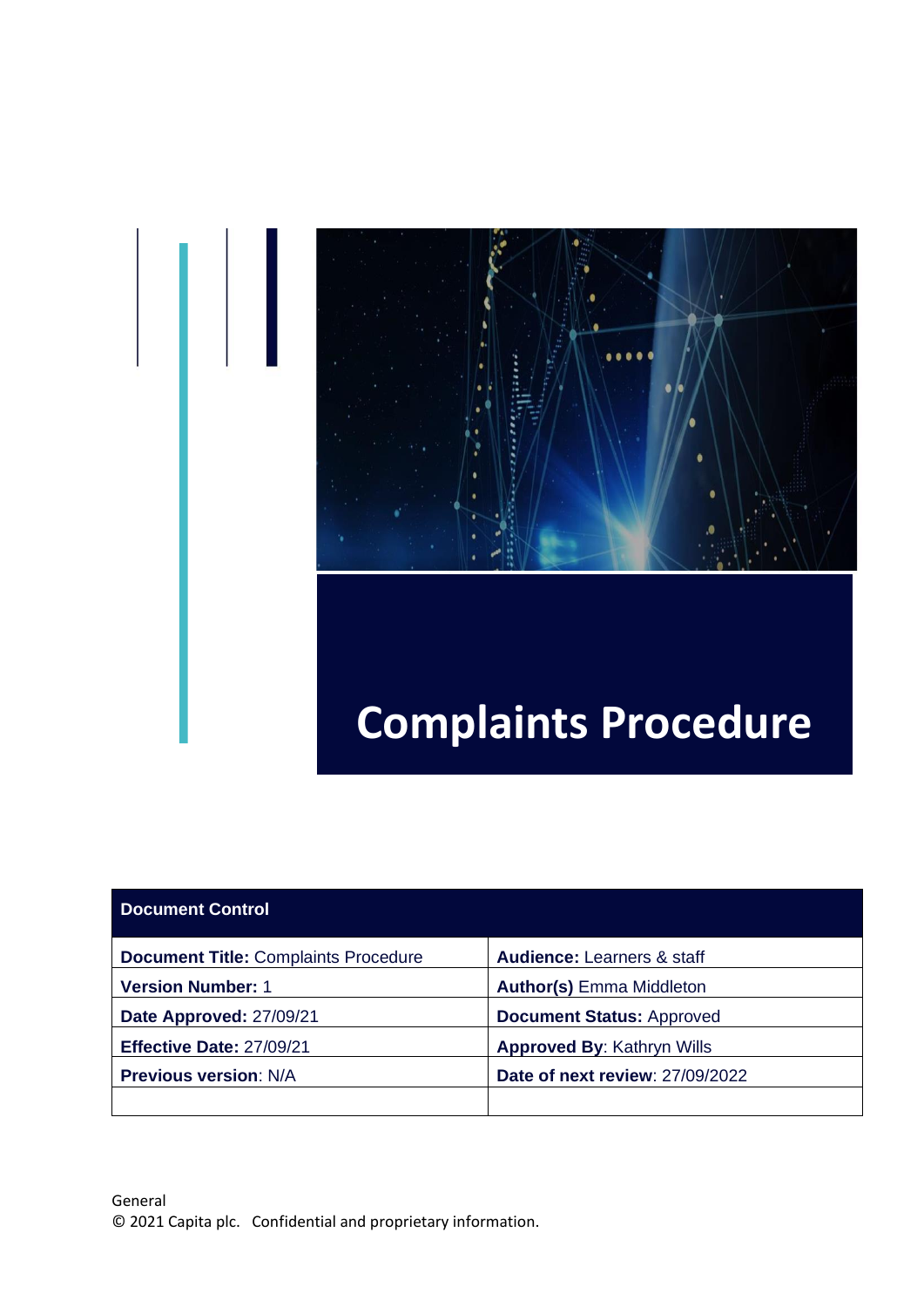## Complaint's process

We, Capita Apprenticeships, are dedicated to providing excellence in service to clients, both employers and apprentices. We recognise that superior complaints management – including ease of access for complainants, senior business engagement and timely resolution – will help us with service improvements and changes that positively impact upon our employers and apprentices.

This policy also applies for complaints about GDPR data breaches.

To ensure that complaints are understood in full, and investigations are undertaken on the root cause of client issues, all complaints are required in writing to:

[apprenticeshipcomplaints@capita.com](mailto:apprenticeshipcomplaints@capita.com)

Complaints will be reviewed within 24 hours of receipt and logged into our tracking system, they will be assigned to a Director or a Head of Department.

## Capita Apprenticeships commits to the following timelines:

You will get a call back within 5 working days from the time you sent us your complaint. This is an opportunity for us to discuss your experience, gather additional information and set timelines for looking into and resolving the problem.

By working day 10 from complaint submission, we will contact you to update you on our findings and action.

## **Commitments**

We will always attempt to contact you by telephone, where a phone number is available.

For complex complaints we may need longer than 10 working days in order to provide a robust and effective resolution, if we think we will exceed 10 working days to resolve your complaint we will aim to let you know in advance.

When looking into a complaint, we will investigate the specific occurrence or circumstance as well as considering the likelihood of the occurrence or circumstance occurring again.

We will comply with a number of other Capita Apprenticeship policies when considering what action to take in the management of complaints – these include:

- Code of conduct
- **•** [Safeguarding policy](https://www.qa.com/media/13982/qa-safeguarding-policy-and-procedure-jan-2019.pdf)
- **Equality & Diversity**
- Special and Educational Needs

Once an investigation has been completed, we will contact you to report back on our findings and, where appropriate, the actions we have taken.